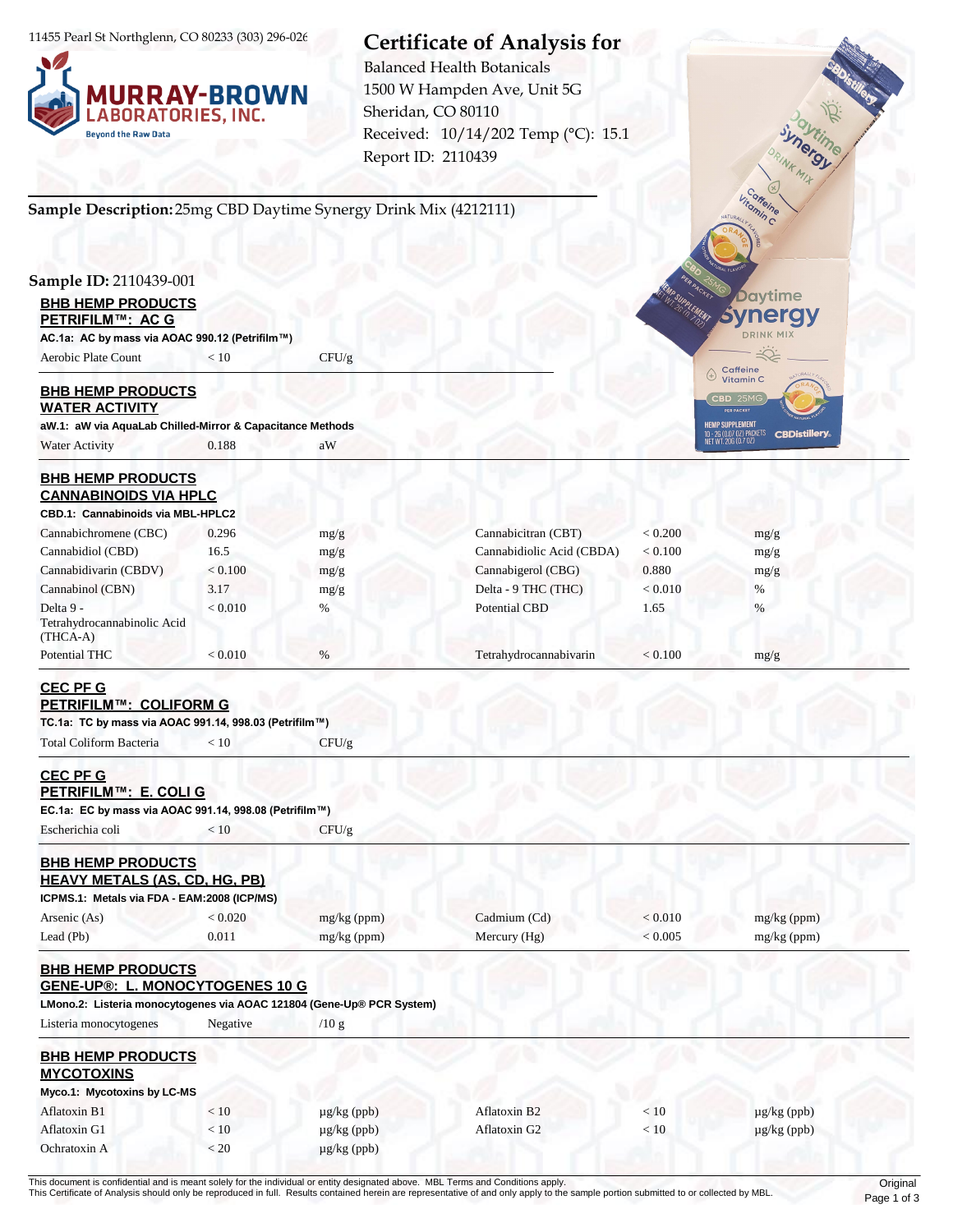11455 Pearl St Northglenn, CO 80233 (303) 296-0264



# **Certificate of Analysis for**

Balanced Health Botanicals 1500 W Hampden Ave, Unit 5G Sheridan, CO 80110

Report ID: 2110439 Received: 10/14/202 Temp (°C): 15.1

## **Sample ID:** 2110439-001 **Sample Description:** 25mg CBD Daytime Synergy Drink Mix (4212111)

**BHB HEMP PRODUCTS**

#### **PESTICIDES (LCMS)**

**Pest.1: Pesticides by LC/MS/MS (Agilent App - Determination of Pesticides and** 

| Mycotoxins)             |         |                  |                       |         |                  |
|-------------------------|---------|------------------|-----------------------|---------|------------------|
| Abamectin $(B1a + B1b)$ | < 50    | $\mu$ g/kg (ppb) | Acephate              | < 25    | $\mu$ g/kg (ppb) |
| Acequinocyl             | < 10    | $\mu$ g/kg (ppb) | Acetamiprid           | < 10    | $\mu$ g/kg (ppb) |
| Aldicarb                | $<10\,$ | $\mu$ g/kg (ppb) | Azoxystrobin          | < 10    | $\mu$ g/kg (ppb) |
| <b>Bifenazate</b>       | < 50    | $\mu$ g/kg (ppb) | <b>Bifenthrin</b>     | < 10    | $\mu$ g/kg (ppb) |
| <b>Boscalid</b>         | < 50    | $\mu$ g/kg (ppb) | Carbaryl              | < 25    | $\mu$ g/kg (ppb) |
| Carbofuran              | < 25    | $\mu$ g/kg (ppb) | Chlorantraniliprole   | < 25    | $\mu$ g/kg (ppb) |
| Chlorfenapyr            | < 100   | $\mu$ g/kg (ppb) | Chlorpyrifos          | < 25    | $\mu$ g/kg (ppb) |
| Clofentezine            | < 10    | $\mu$ g/kg (ppb) | Coumaphos             | < 10    | $\mu$ g/kg (ppb) |
| Cyfluthrin (Baythroid)  | < 50    | $\mu$ g/kg (ppb) | Cypermethrin          | < 50    | $\mu$ g/kg (ppb) |
| Daminozide              | $<25\,$ | $\mu$ g/kg (ppb) | Diazinon              | $<10\,$ | $\mu$ g/kg (ppb) |
| Dibrom (Naled)          | < 50    | $\mu$ g/kg (ppb) | <b>Dichlorvos</b>     | < 50    | $\mu$ g/kg (ppb) |
| Dimethoate              | < 25    | $\mu$ g/kg (ppb) | Dimethomorph          | < 25    | $\mu$ g/kg (ppb) |
| Ethofenprox             | $<10$   | $\mu$ g/kg (ppb) | Ethoprophos (Prophos) | < 25    | $\mu$ g/kg (ppb) |
| Etoxazole               | < 25    | $\mu$ g/kg (ppb) | Fenhexamid            | $< 50$  | $\mu$ g/kg (ppb) |
| Fenoxycarb              | < 10    | $\mu$ g/kg (ppb) | Fenpyroximate         | < 25    | $\mu$ g/kg (ppb) |
| Fipronil                | $<10\,$ | $\mu$ g/kg (ppb) | Flonicamid            | $<25\,$ | $\mu$ g/kg (ppb) |
| Fludioxonil             | < 25    | $\mu$ g/kg (ppb) | Hexythiazox           | $<10$   | $\mu$ g/kg (ppb) |
| Imazalil                | < 50    | $\mu$ g/kg (ppb) | Imidacloprid          | < 10    | $\mu$ g/kg (ppb) |
| Kresoxim Methyl         | $<10$   | $\mu$ g/kg (ppb) | Malathion             | < 100   | $\mu$ g/kg (ppb) |
| Metalaxyl               | < 25    | $\mu$ g/kg (ppb) | Methiocarb            | < 50    | $\mu$ g/kg (ppb) |
| Methomyl                | < 25    | $\mu$ g/kg (ppb) | Oxamyl                | $<10\,$ | $\mu$ g/kg (ppb) |
| Paclobutrazol           | < 25    | $\mu$ g/kg (ppb) | Permethrins           | < 10    | $\mu$ g/kg (ppb) |
| Phosdrin (Mevinphos)    | $< 50$  | $\mu$ g/kg (ppb) | Phosmet               | < 10    | $\mu$ g/kg (ppb) |
| Piperonyl Butoxide      | $<10\,$ | $\mu$ g/kg (ppb) | Prallethrin           | < 25    | $\mu$ g/kg (ppb) |
| Propiconazol            | < 25    | $\mu$ g/kg (ppb) | Propoxur              | < 25    | µg/kg (ppb)      |
| Pyrethrins              | < 50    | $\mu$ g/kg (ppb) | Pyridaben             | < 10    | $\mu$ g/kg (ppb) |
| Spinetoram              | < 25    | $\mu$ g/kg (ppb) | Spinosad A            | $<10$   | $\mu$ g/kg (ppb) |
| Spinosad D              | < 50    | $\mu$ g/kg (ppb) | Spiromesifen          | $<25\,$ | $\mu$ g/kg (ppb) |
| Spirotetramat           | < 25    | $\mu$ g/kg (ppb) | Spiroxamine           | < 25    | $\mu$ g/kg (ppb) |
| Systhane (Myclobutanil) | < 50    | $\mu$ g/kg (ppb) | Tebuconazol (Folicur) | $<25\,$ | $\mu$ g/kg (ppb) |
| Thiacloprid             | < 25    | $\mu$ g/kg (ppb) | Thiamethoxam          | < 25    | $\mu$ g/kg (ppb) |
| Trifloxystrobin         | < 10    | µg/kg (ppb)      |                       |         |                  |
|                         |         |                  |                       |         |                  |

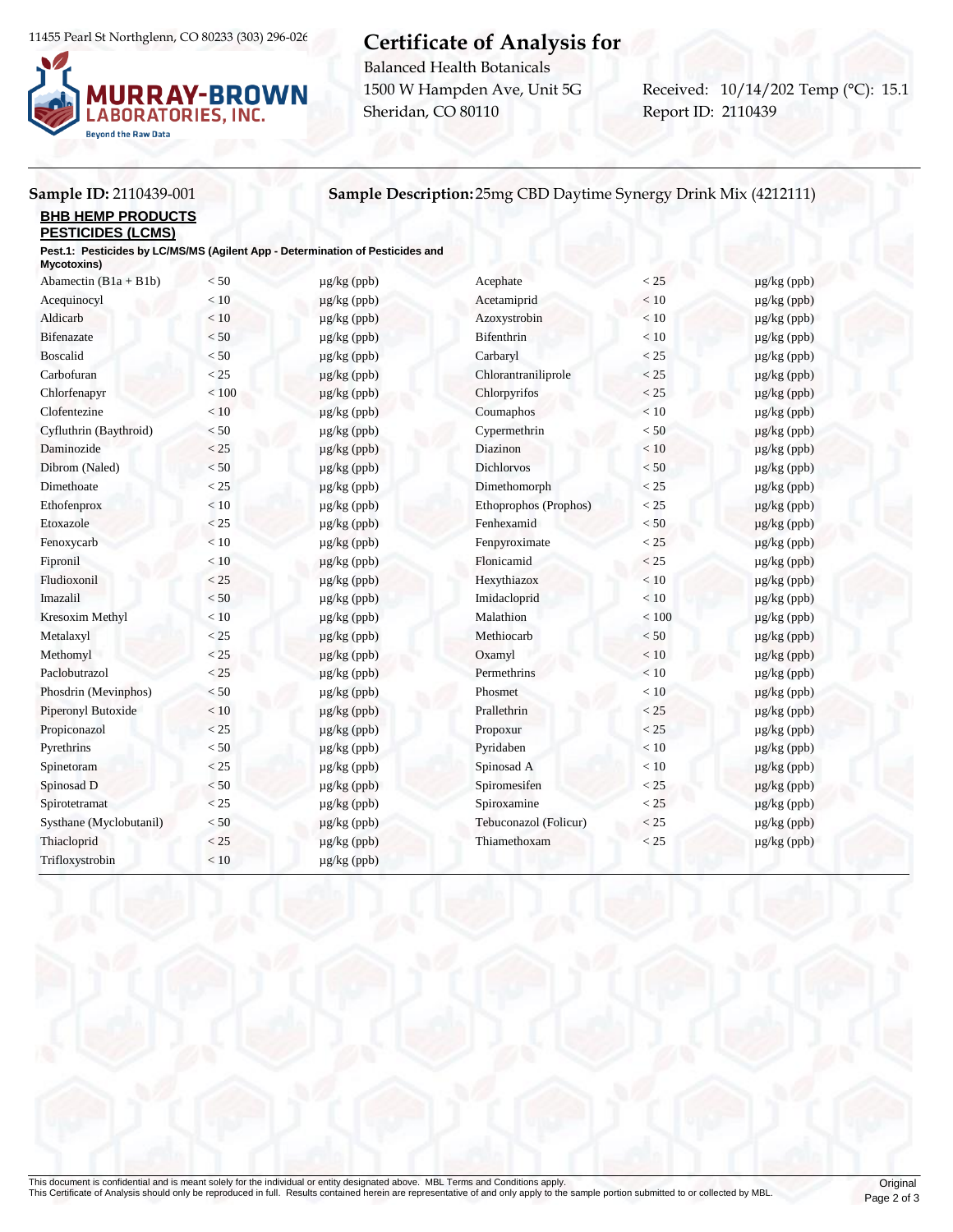11455 Pearl St Northglenn, CO 80233 (303) 296-0264



# **Certificate of Analysis for**

Balanced Health Botanicals 1500 W Hampden Ave, Unit 5G Sheridan, CO 80110

Report ID: 2110439 Received: 10/14/202 Temp (°C): 15.1

## **Sample ID:** 2110439-001 **Sample Description:** 25mg CBD Daytime Synergy Drink Mix (4212111)

**BHB HEMP PRODUCTS RESIDUAL SOLVENTS EXTENDED**

**ResSolv.2: Residual Solvents by Headspace GC/MS (VF-624MS)**

| $(+/-)-2-Butanol$     | < 10    | ppm | 1,1-Dichloroethene          | < 5     | ppm |  |
|-----------------------|---------|-----|-----------------------------|---------|-----|--|
| 1,2-Dichloroethane    | $\lt 2$ | ppm | 1,4-Dioxane                 | < 25    | ppm |  |
| 2,2-Dimethylbutane    | < 25    | ppm | 2,3-Dimethylbutane          | < 25    | ppm |  |
| 2-Ethoxyethanol       | < 75    | ppm | 2-Methylbutane (Isopentane) | < 75    | ppm |  |
| 2-Methylpentane       | < 25    | ppm | 2-Propanol                  | < 50    | ppm |  |
| 3-Methylpentane       | < 25    | ppm | Acetone                     | < 50    | ppm |  |
| Acetonitrile          | < 50    | ppm | Benzene                     | $\lt 2$ | ppm |  |
| Chloroform            | < 50    | ppm | Cumene                      | $<100$  | ppm |  |
| Cyclohexane           | < 50    | ppm | Diethyl ether               | < 50    | ppm |  |
| Ethanol               | 80      | ppm | <b>Ethyl Acetate</b>        | < 50    | ppm |  |
| Ethyl benzene         | < 25    | ppm | <b>Ethylene Glycol</b>      | < 100   | ppm |  |
| <b>Ethylene Oxide</b> | < 50    | ppm | Heptane                     | < 50    | ppm |  |
| Hexane                | < 50    | ppm | Isobutane                   | < 100   | ppm |  |
| Isopropyl acetate     | < 10    | ppm | Methanol                    | < 50    | ppm |  |
| Methylene Chloride    | < 50    | ppm | N,N-Dimethylformamide       | < 10    | ppm |  |
| n-Butane              | < 100   | ppm | Neopentane                  | < 100   | ppm |  |
| Pentane               | < 50    | ppm | Propane                     | < 100   | ppm |  |
| Tetrahydrofuran       | < 10    | ppm | Toluene                     | < 50    | ppm |  |
| Trichloroethene       | < 50    | ppm | Xylenes $(p-, m-, o-)$      | < 50    | ppm |  |
|                       |         |     |                             |         |     |  |

# **BHB HEMP PRODUCTS**

**BAX®: SALMONELLA 25 G**

**Salm.1a: Salmonella via AOAC 081201, 2013.02 (BAX® PCR** 

**System)** Salmonella spp. Negative /25 g

#### **BHB HEMP PRODUCTS BAX® STEC SCREEN (STX-EAE) 25 G**

| BAX® STEC SUREEN (STA-EAE) 23 G                                                                     |          |               |                   |          |  |
|-----------------------------------------------------------------------------------------------------|----------|---------------|-------------------|----------|--|
| STEC.1.a: Shiga toxin (stx) & Intimin (eae) genes via AOAC 091301 (BAX® PCR<br>System, STEC Screen) |          |               |                   |          |  |
| Shiga toxin-producing E. coli                                                                       | Negative | $\sqrt{25}$ g | stx and eae genes | Negative |  |

## **BHB HEMP PRODUCTS**

**PETRIFILM™: Y&M G YM.1a: YM by mass via AOAC RI 121301 (Petrifilm™)**

Yeast and Mold  $\langle 10 \rangle$  CFU/g

BAX STEC Screen and BAX Salmonella were tested in two seperate batches; one batch at 10g and the other at 15g for a total of 25g tested.

**Reported By:**  $\left(\frac{1}{2}\right)$  Ryan Connelly, Chemistry Laboratory Manager, 10/21/2021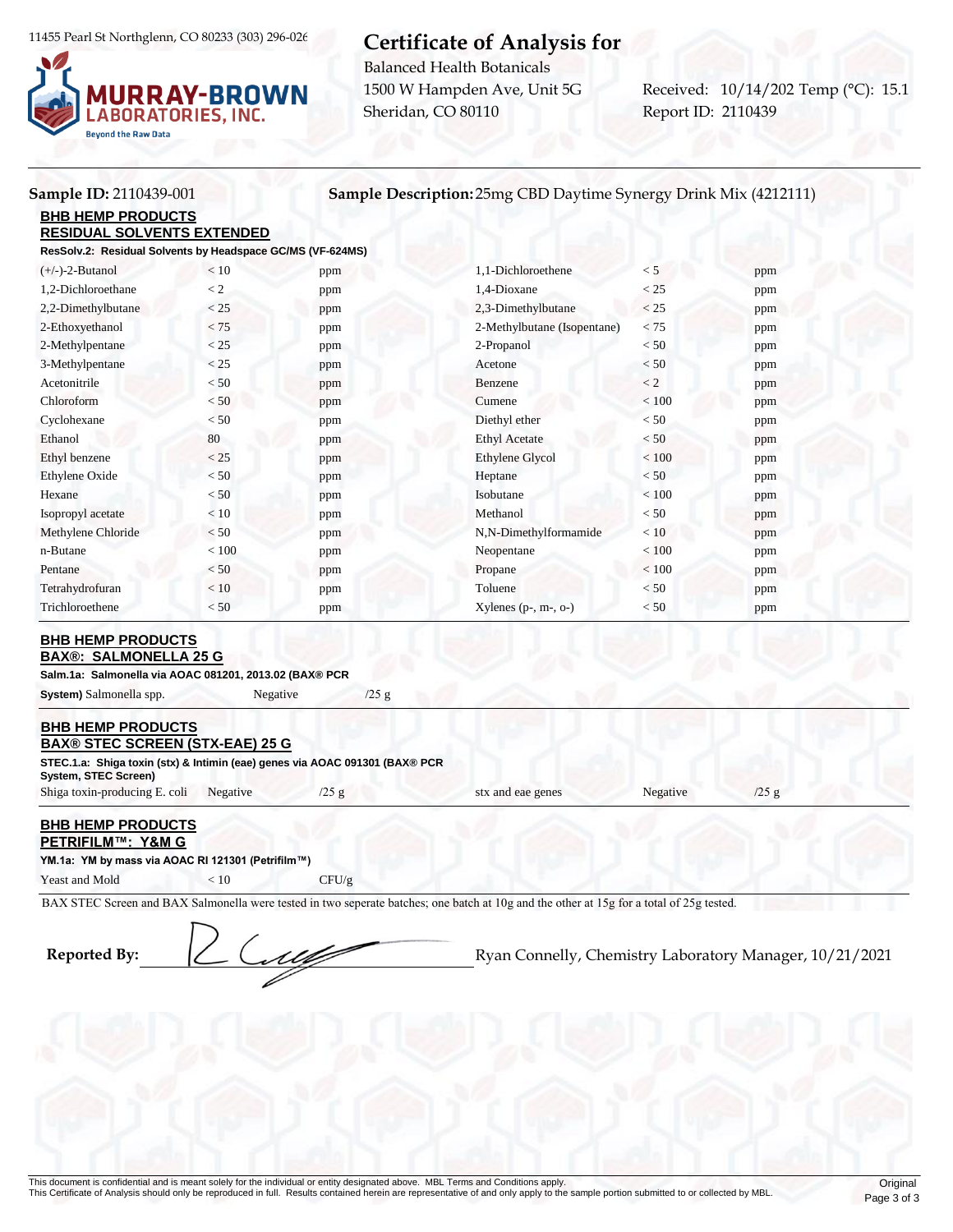

Biological and Chemical Testing—ISO/IEC 17025:2017 Accredited

## Limits of Quantitation

## **Microbials: APC.1a, EC.1a, TC.1a, Y&M.1a, STEC.1.a, Salm.1a, LMono.2**

| Analyte          | ${\bf LoO}$          | Analyte          | LoO             |
|------------------|----------------------|------------------|-----------------|
| <b>APC</b>       | $< 10 \text{ CFU/g}$ | Salmonella       | Negative in 25g |
| Coliform/E. coli | $< 10$ CFU/g         | <b>STEC</b>      | Negative in 25g |
| Yeast/Mold       | $< 10$ CFU/g         | L. monocytogenes | Negative in 10g |

| Analyte          | LoO             |
|------------------|-----------------|
| Salmonella       | Negative in 25g |
| <b>STEC</b>      | Negative in 25g |
| L. monocytogenes | Negative in 10g |

Heavy Metals: ICPMS.1

| Analyte | L <sub>0</sub> O |
|---------|------------------|
| Arsenic | $< 0.020$ ppm    |
| Cadmium | $< 0.010$ ppm    |
| Mercury | $0.005$ ppm      |
| Lead    | $< 0.005$ ppm    |

## **Mycotoxins: Myco.1**

| Analyte                  | LoQ           |
|--------------------------|---------------|
| Aflatoxin B1             | $< 0.010$ ppm |
| Aflatoxin B <sub>2</sub> | $< 0.010$ ppm |
| Aflatoxin G1             | $< 0.010$ ppm |
| Aflatoxin G2             | $< 0.010$ ppm |
| Ochratoxin A             | $< 0.020$ ppm |

## **Residual Solvents: ResSolv.2**

| Analyte                        | LoQ        | <b>Analyte</b>       | LoO         |
|--------------------------------|------------|----------------------|-------------|
| $(+/-)-2-Butanol$              | $< 10$ ppm | <b>Ethyl Acetate</b> | $<$ 50 ppm  |
| 1,1-Dichloroethene             | $<$ 5 ppm  | Ethyl benzene        | $<$ 25 ppm  |
| 1,2-Dichloroethane             | $<$ 2 ppm  | Ethylene Glycol      | $< 100$ ppm |
| 1,4-Dioxane                    | $<$ 25 ppm | Ethylene Oxide       | $< 50$ ppm  |
| 2,2-Dimethylbutane             | $<$ 25 ppm | Heptane              | $<$ 50 ppm  |
| 2,3-Dimethylbutane             | $<$ 25 ppm | Hexane               | $<$ 50 ppm  |
| 2-Ethoxyethanol                | $<$ 75 ppm | Isobutane            | $< 100$ ppm |
| 2-Methylbutane<br>(Isopentane) | $<$ 75 ppm | Isopropyl acetate    | $< 10$ ppm  |
| 2-Methylpentane                | $<$ 25 ppm | Methanol             | $<$ 50 ppm  |
| 2-Propanol                     | $< 50$ ppm | Methylene Chloride   | $<$ 50 ppm  |

| LoQ        | <b>Analyte</b>       | LoQ         |
|------------|----------------------|-------------|
| $< 10$ ppm | <b>Ethyl Acetate</b> | $< 50$ ppm  |
| $<$ 5 ppm  | Ethyl benzene        | $<$ 25 ppm  |
| $< 2$ ppm  | Ethylene Glycol      | $< 100$ ppm |
| $<$ 25 ppm | Ethylene Oxide       | $< 50$ ppm  |
| $<$ 25 ppm | Heptane              | $< 50$ ppm  |
| $<$ 25 ppm | Hexane               | $<$ 50 ppm  |
| $<$ 75 ppm | Isobutane            | $< 100$ ppm |
| $<$ 75 ppm | Isopropyl acetate    | $< 10$ ppm  |
| $<$ 25 ppm | Methanol             | $< 50$ ppm  |
| $< 50$ ppm | Methylene Chloride   | $< 50$ ppm  |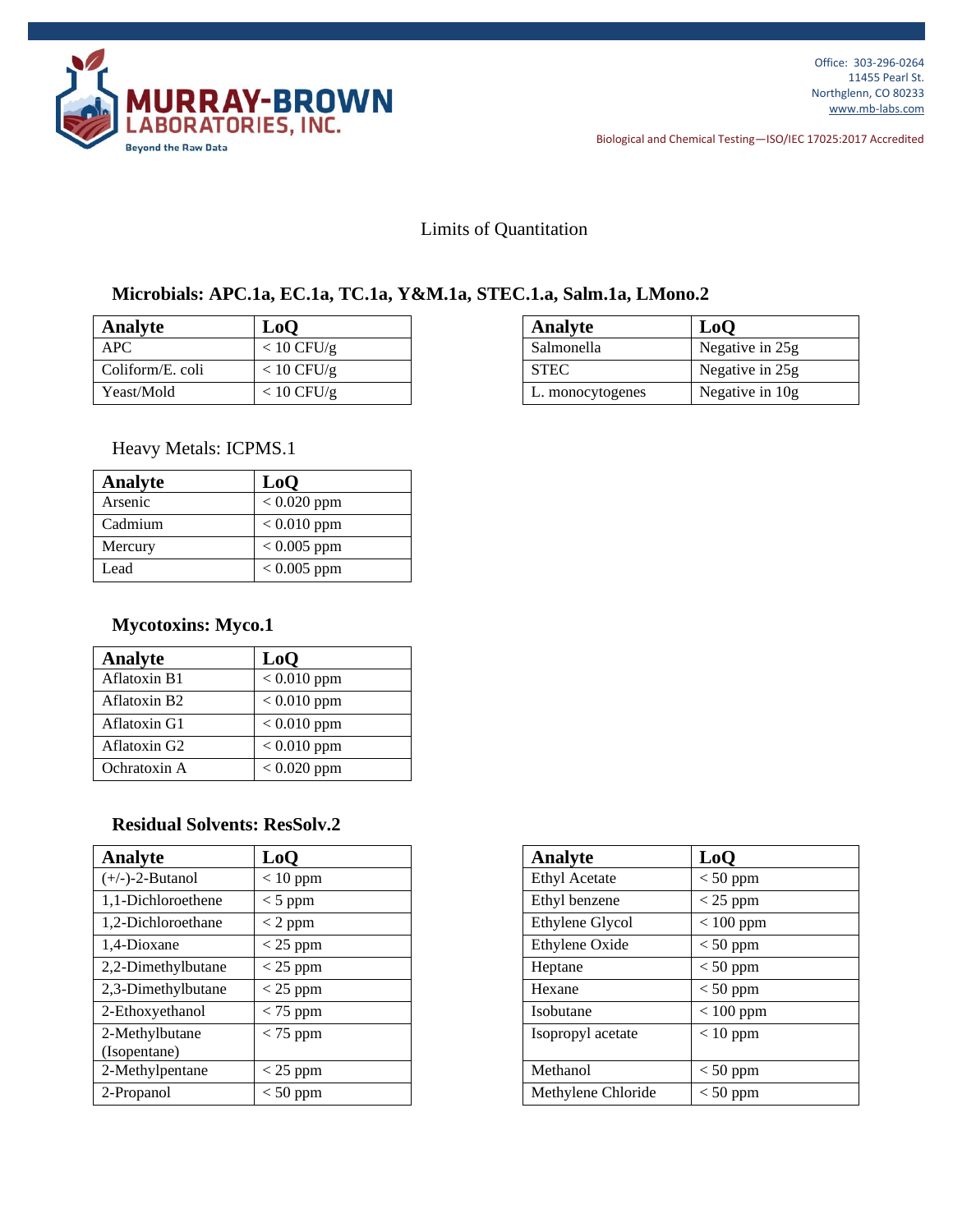

| 3-Methylpentane | $<$ 25 ppm  | $N, N$ -Dimethylformamide < 10 ppm |             |
|-----------------|-------------|------------------------------------|-------------|
| Acetone         | $< 50$ ppm  | n-Butane                           | $< 100$ ppm |
| Acetonitrile    | $< 50$ ppm  | Neopentane                         | $< 100$ ppm |
| Benzene         | $<$ 2 ppm   | Pentane                            | $< 50$ ppm  |
| Chloroform      | $< 50$ ppm  | Propane                            | $< 100$ ppm |
| Cumene          | $< 100$ ppm | Tetrahydrofuran                    | $< 10$ ppm  |
| Cyclohexane     | $< 50$ ppm  | Toluene                            | $< 50$ ppm  |
| Diethyl ether   | $< 50$ ppm  | Trichloroethene                    | $< 50$ ppm  |
| Ethanol         | $< 50$ ppm  | Xylenes $(p-, m-, o-)$             | $< 50$ ppm  |

## **Pesticides: Pest.1**

| Analyte                 | LoQ           | <b>Analyte</b> |                         | L <sub>0</sub> O |
|-------------------------|---------------|----------------|-------------------------|------------------|
| Abamectin $(B1a + B1b)$ | $< 0.050$ ppm |                | Fludioxonil             | $< 0.025$ ppm    |
| Acephate                | $< 0.025$ ppm |                | Hexythiazox             | $< 0.010$ ppm    |
| Acequinocyl             | $< 0.010$ ppm | Imazalil       |                         | $< 0.050$ ppm    |
| Acetamiprid             | $< 0.010$ ppm |                | Imidacloprid            | $< 0.010$ ppm    |
| Aldicarb                | $< 0.010$ ppm |                | Kresoxim Methyl         | $< 0.010$ ppm    |
| Azoxystrobin            | $< 0.010$ ppm | Malathion      |                         | $< 0.100$ ppm    |
| Bifenazate              | $< 0.050$ ppm | Metalaxyl      |                         | $< 0.025$ ppm    |
| Bifenthrin              | $< 0.010$ ppm |                | Methiocarb              | $< 0.050$ ppm    |
| <b>Boscalid</b>         | $< 0.050$ ppm |                | Methomyl                | $< 0.025$ ppm    |
| Carbaryl                | $< 0.025$ ppm | Oxamyl         |                         | $< 0.010$ ppm    |
| Carbofuran              | $< 0.025$ ppm |                | Paclobutrazol           | $< 0.025$ ppm    |
| Chlorantraniliprole     | $< 0.025$ ppm |                | Permethrins             | $< 0.010$ ppm    |
| Chlorfenapyr            | $< 0.100$ ppm |                | Phosdrin (Mevinphos)    | $< 0.050$ ppm    |
| Chlorpyrifos            | $< 0.025$ ppm | Phosmet        |                         | $< 0.010$ ppm    |
| Clofentezine            | $< 0.010$ ppm |                | Piperonyl Butoxide      | $< 0.010$ ppm    |
| Coumaphos               | $< 0.010$ ppm |                | Prallethrin             | $< 0.025$ ppm    |
| Cyfluthrin (Baythroid)  | $< 0.050$ ppm |                | Propiconazol            | $< 0.025$ ppm    |
| Cypermethrin            | $< 0.050$ ppm | Propoxur       |                         | $< 0.025$ ppm    |
| Daminozide              | $< 0.025$ ppm | Pyrethrins     |                         | $< 0.050$ ppm    |
| Diazinon                | $< 0.010$ ppm | Pyridaben      |                         | $< 0.010$ ppm    |
| Dibrom (Naled)          | $< 0.050$ ppm |                | Spinetoram              | $< 0.025$ ppm    |
| <b>Dichlorvos</b>       | $< 0.050$ ppm |                | Spinosad A              | $< 0.010$ ppm    |
| Dimethoate              | $< 0.025$ ppm |                | Spinosad D              | $< 0.050$ ppm    |
| Dimethomorph            | $< 0.025$ ppm |                | Spiromesifen            | $< 0.025$ ppm    |
| Ethofenprox             | $< 0.010$ ppm |                | Spirotetramat           | $< 0.025$ ppm    |
| Ethoprophos (Prophos)   | $< 0.025$ ppm |                | Spiroxamine             | $< 0.025$ ppm    |
| Etoxazole               | $< 0.025$ ppm |                | Systhane (Myclobutanil) | $< 0.050$ ppm    |
| Fenhexamid              | $< 0.050$ ppm |                | Tebuconazol (Folicur)   | $< 0.025$ ppm    |
| Fenoxycarb              | $< 0.010$ ppm |                | Thiacloprid             | $< 0.025$ ppm    |
| Fenpyroximate           | $< 0.025$ ppm |                | Thiamethoxam            | $< 0.025$ ppm    |
| Fipronil                | $< 0.010$ ppm |                | Trifloxystrobin         | $< 0.010$ ppm    |
| Flonicamid              | $< 0.025$ ppm |                |                         |                  |

| N,N-Dimethylformamide  | $< 10$ ppm  |
|------------------------|-------------|
| n-Butane               | $< 100$ ppm |
| Neopentane             | $< 100$ ppm |
| Pentane                | $< 50$ ppm  |
| Propane                | $< 100$ ppm |
| Tetrahydrofuran        | $< 10$ ppm  |
| Toluene                | $< 50$ ppm  |
| Trichloroethene        | $< 50$ ppm  |
| Xylenes $(p-, m-, o-)$ | $< 50$ ppm  |

| <b>Analyte</b>          | LoQ           |  |
|-------------------------|---------------|--|
| Fludioxonil             | $< 0.025$ ppm |  |
| Hexythiazox             | $< 0.010$ ppm |  |
| Imazalil                | $< 0.050$ ppm |  |
| Imidacloprid            | $< 0.010$ ppm |  |
| Kresoxim Methyl         | $< 0.010$ ppm |  |
| Malathion               | $< 0.100$ ppm |  |
| Metalaxyl               | $< 0.025$ ppm |  |
| Methiocarb              | $< 0.050$ ppm |  |
| Methomyl                | $< 0.025$ ppm |  |
| Oxamyl                  | $< 0.010$ ppm |  |
| Paclobutrazol           | $< 0.025$ ppm |  |
| Permethrins             | $< 0.010$ ppm |  |
| Phosdrin (Mevinphos)    | $< 0.050$ ppm |  |
| Phosmet                 | $< 0.010$ ppm |  |
| Piperonyl Butoxide      | $< 0.010$ ppm |  |
| Prallethrin             | $< 0.025$ ppm |  |
| Propiconazol            | $< 0.025$ ppm |  |
| Propoxur                | $< 0.025$ ppm |  |
| Pyrethrins              | $< 0.050$ ppm |  |
| Pyridaben               | $< 0.010$ ppm |  |
| Spinetoram              | $< 0.025$ ppm |  |
| Spinosad A              | $< 0.010$ ppm |  |
| Spinosad D              | $< 0.050$ ppm |  |
| Spiromesifen            | $< 0.025$ ppm |  |
| Spirotetramat           | $< 0.025$ ppm |  |
| Spiroxamine             | $< 0.025$ ppm |  |
| Systhane (Myclobutanil) | $< 0.050$ ppm |  |
| Tebuconazol (Folicur)   | $< 0.025$ ppm |  |
| Thiacloprid             | $< 0.025$ ppm |  |
| Thiamethoxam            | $< 0.025$ ppm |  |
| Trifloxystrobin         | $< 0.010$ ppm |  |
|                         |               |  |